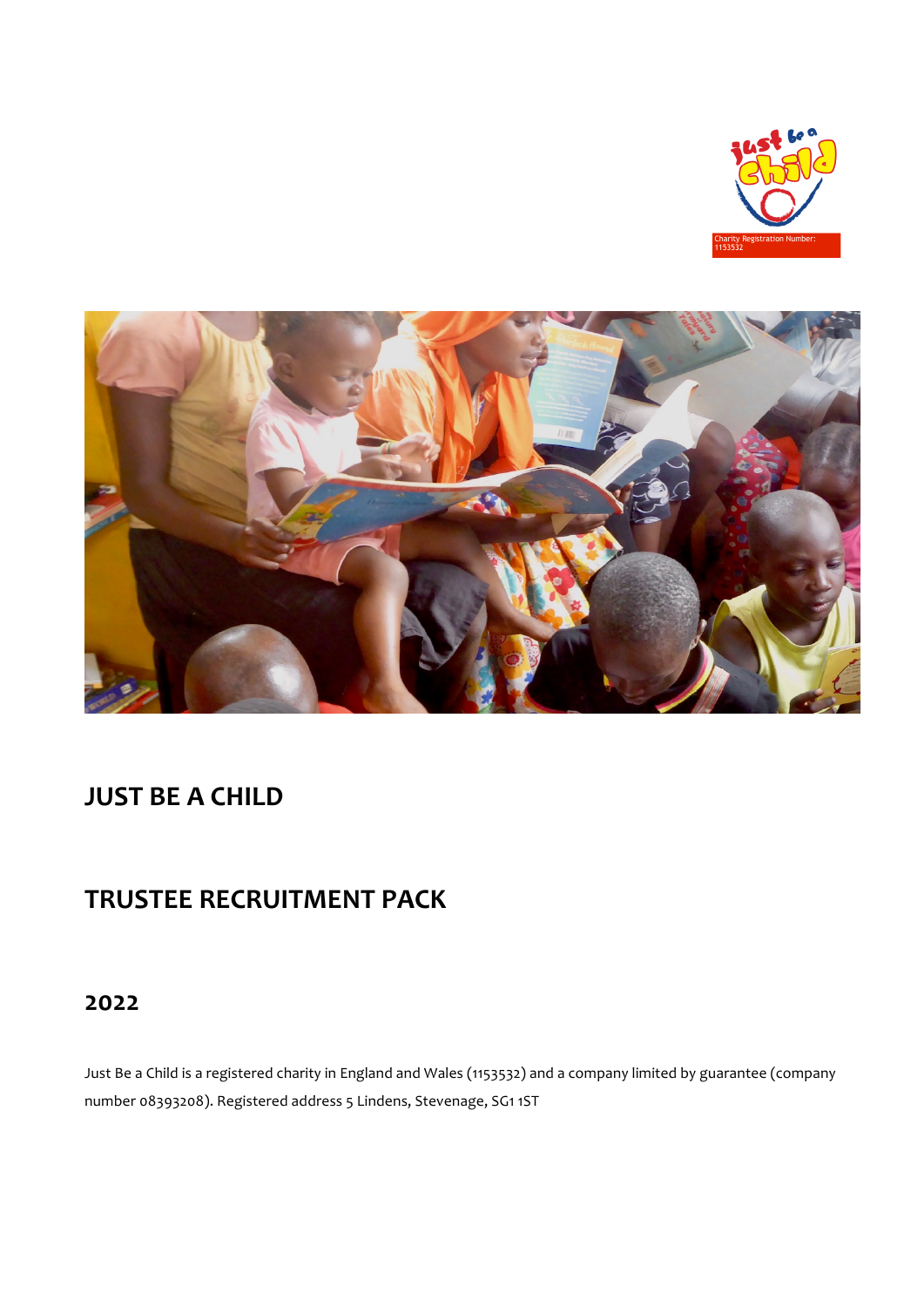# **WELCOME**

Thank you for your interest in Just be a Child.

In 2012 I met children in Kenya who were wonderfully kind and generous, but they were also unable to imagine their futures different from their parents in a life of poverty. I decided there and then that I really don't like the idea of children without the access to books. Of children without the abilities to dream, to imagine and to create.

Back in the UK with a bunch of like-minded people we got Just be a Child off the ground pretty quickly. We collected books in the UK and built our first library. We also made a promise to never walk away from a community partner and we continue to support them throughout the lifetime of our libraries.

Our model is to buy a 40ft container and fill it with around 40,000 donated books, this is shipped to Kenya and converted into a library building by the local community. Over the last 9 years we've built 8 libraries and our motto is that our partner communities lead their own development. As part of setting up a new library we run outreach programmes to promote the value of reading, running activities like arts and crafts sessions and providing training.

Our vision is to make a difference for communities, giving children a future and a different way of thinking and opportunity away from a life of poverty. Our long term aim is to build more libraries in poverty-stricken areas, continuing to work in Kenya and expanding to other countries as and when we can.

We are now looking for more Trustees to help us achieve this vision. We need individuals who are motivated and passionate about our vision and will be an advocate for our work. We are looking for skills to help grow awareness and support for the charity and as a Trustee you will not only help lead our strategy but you'll play a hands-on role. We would especially like to hear from people with skills in writing grant bids, organising fundraising activities, press and PR.

To find out more about our work, please visit our website www.justbeachild.co.uk

If you feel you have the expertise, time and passion for our work, I'd be very pleased to hear from you. Details of how to apply are at the end of this pack.

*Lenka*

Lenka McAlinden Founder & CEO of Just be a Child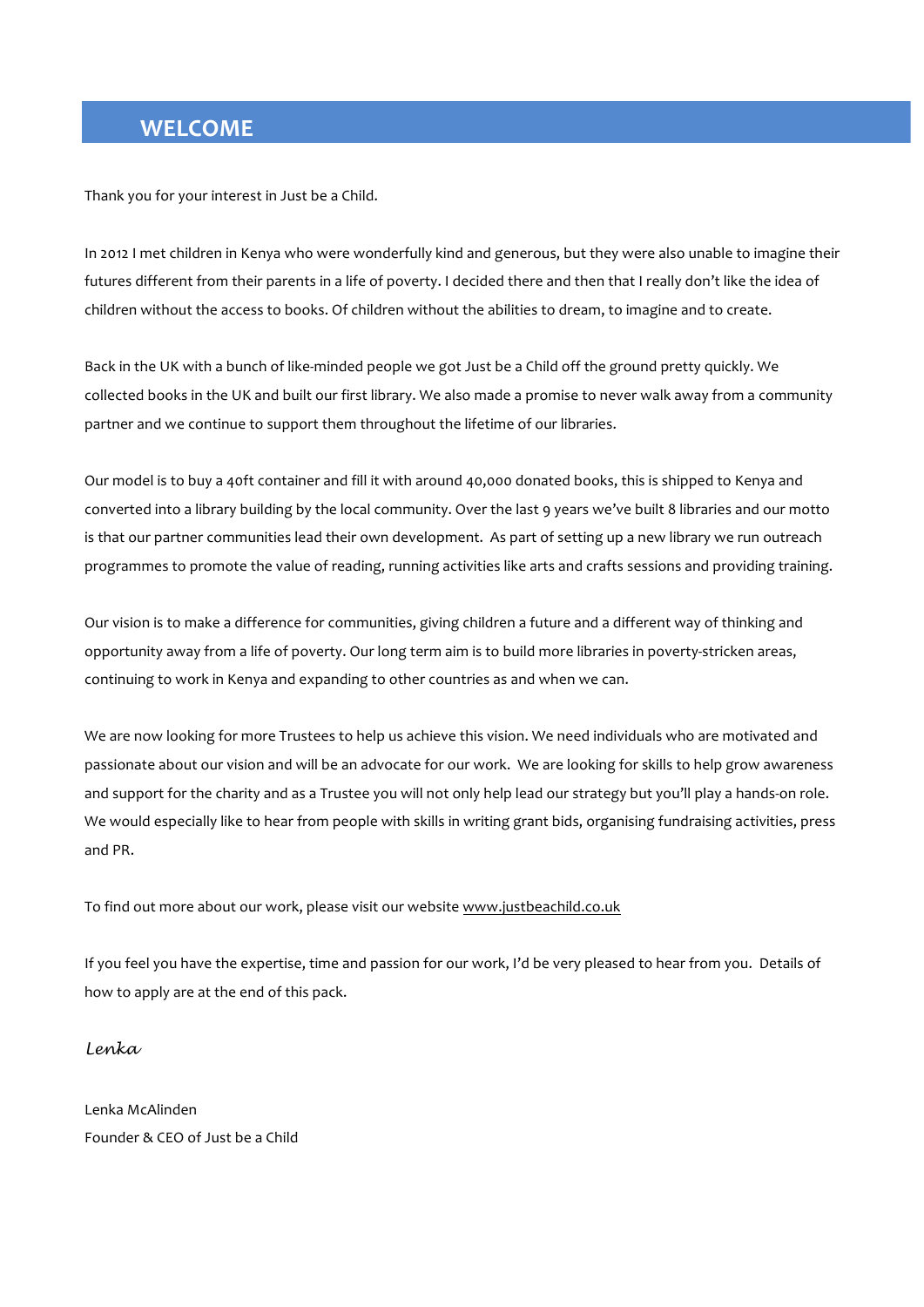#### 1 **1 The Board of Trustees**

- 1.1 The Board is the governing body of the charity and is governed by our Articles of Association. It takes ultimate legal responsibility for directing the affairs of the charity and ensuring it is solvent, well-run, and delivers its charitable outcomes. The Board includes the Chairman, Treasurer and two other Trustees, and delegates responsibilities to the Chief Executive. The Board is supported by Fundraising sub- group, which Trustees may be asked to join.
- 1.2 Trustees complete an annual declaration of interests form and an automatic disqualification declaration and should declare at the beginning of each meeting any interests relevant to the agenda for that meeting.
- 1.3 Trustees should be able to demonstrate values such as honesty and integrity and must be committed to the charity's aims and values. They must have:
	- " A willingness to devote the necessary time and effort
	- **EXECUTE:** Strategic vision
	- **·** Good, independent judgement
	- **EXECUTE:** An ability to think creatively
	- **•** A willingness to speak their mind
	- " An understanding and acceptance of the legal duties, responsibilities and liabilities of trusteeship
	- " An ability to work effectively as a member of a team and to take decisions for the good of the charity.
- 1.4 Trustees are expected to attend all Trustees meetings and to ensure that sufficient time is given to prepare for and attend meetings. Board meetings are held four times a year at times that best suit and last between one to two hours. They are held in-person or via Zoom. Trustees also play an active role, such as organising fundraising and press and publicity. Trustees shall allow a minimum of two hours per week for this
- 1.5 The responsibilities of a Trustee for Just Be a Child are guided by the Charity Commission (The 'Essential Trustee'), which is summarised below:

### a) Ensure the charity is carrying out its purposes for the public benefit

Trustees must make sure that the charity is carrying out the purposes for which it is set up, and no other purpose. This means Trustees should: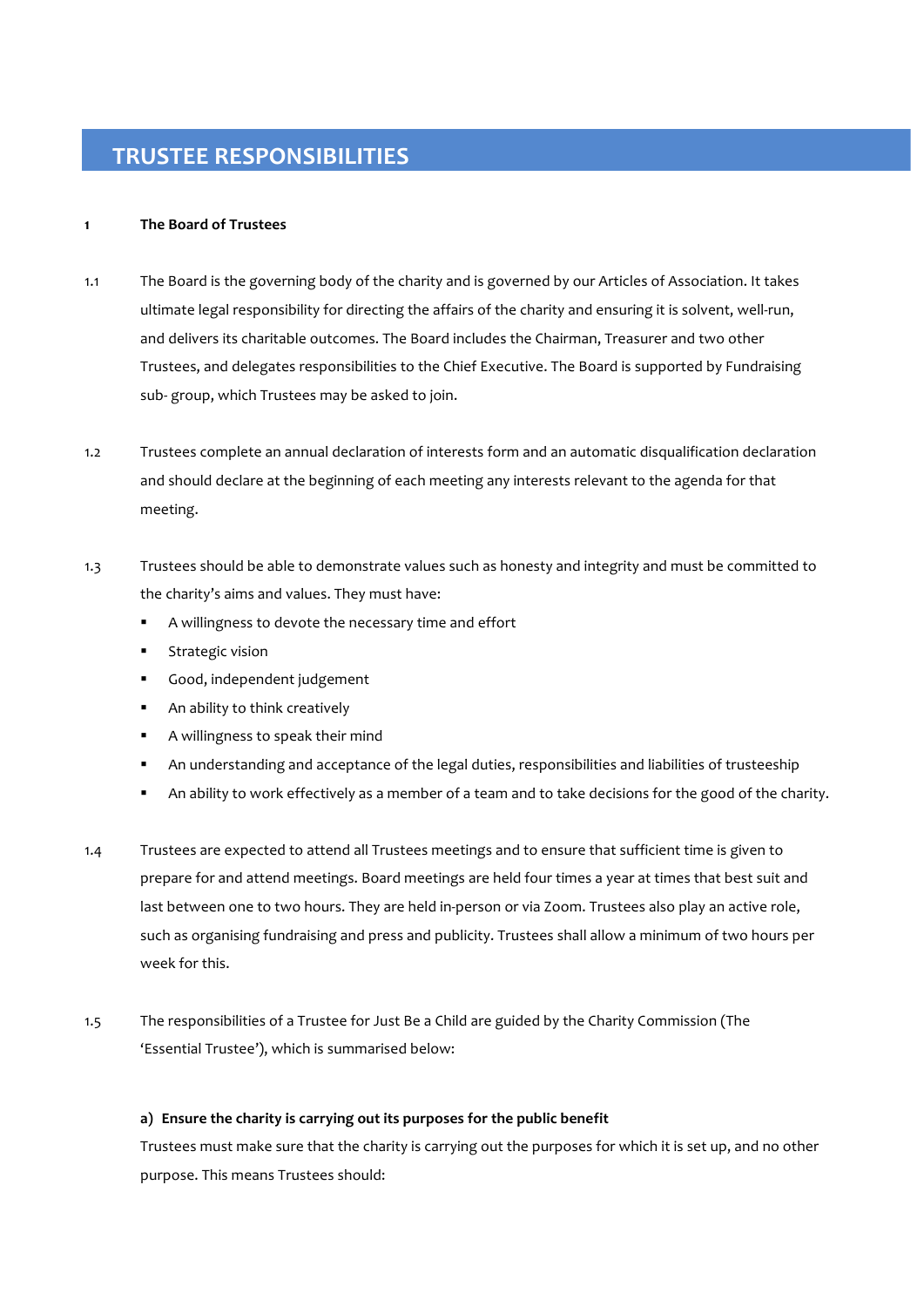- Ensure they understand the charity's purposes as set out in the Articles of Association.
- " Ensure that the charity meets its legal obligations and follows best practice in regard to matters including safeguarding, data protection and fundraising.
- Take part in formulating and regularly reviewing the charity's Strategy and goals.
- Be able to explain how all of the charity's activities are intended to further or support its purposes.
- " Understand how the charity benefits the public by carrying out its purposes.
- Ensure that the policy and practices of the charity are in keeping with its Strategy.

# **b)** Comply with the charity's governing document and the law

# Trustees must:

- " Make sure that the charity complies with its governing documents.
- " Comply with charity law requirements and other laws that apply to the charity.
- " Take reasonable steps to find out about legal requirements, for example by reading relevant guidance or taking appropriate advice.

# **c) Act in the charity's best interests**

Trustees must:

- Do what they decide will best enable the charity to carry out its purposes.
- " Make balanced and adequately informed decisions, thinking about the long term as well as the short term.
- " Avoid putting themselves in a position where their duty to the charity conflicts with their personal interests or loyalty to any other person or body.
- " Not receive any benefit from the charity unless it is properly authorised and is clearly in the charity's interests; this also includes anyone who is financially connected to the charity, such as a partner, dependent child or business partner.
- Act as representatives of the charity, including sharing contacts and facilitating introductions to individuals and organisations.

# **d) Manage the charity's resources responsibly**

Trustees must act responsibly, reasonably and honestly. Trustees must:

- Make sure the charity's assets are only used to support or carry out its purposes.
- " Avoid exposing the charity's assets, beneficiaries or reputation to undue risk.
- Not over-commit the charity.
- " Take special care when investing or borrowing.
- **EXECOMPLA** Comply with any restrictions on spending funds.
- " Agree the budget and monitor financial performance, and ensure proper investment of the charity's funds.
- " Monitor the performance of the charity against the planned work programme.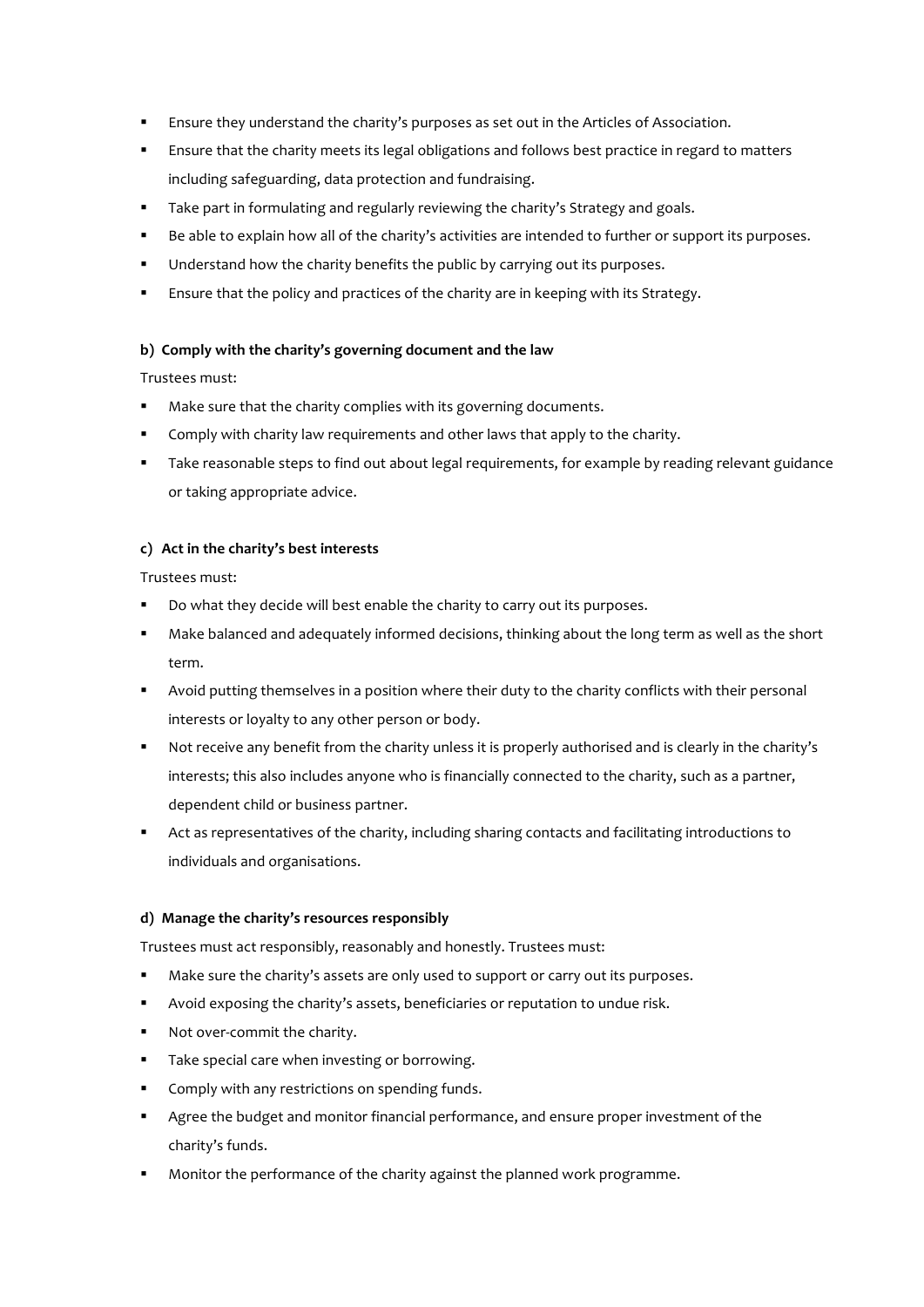- **.** Appoint and support the Chief Executive.
- " Ensure appropriate procedures and safeguards are in place and take reasonable steps to ensure that these are followed.

# **e) Act with reasonable care and skill**

As someone responsible for governing a charity, Trustees:

- Have a sound and up to date knowledge of the charity.
- " Must use reasonable care and skill, making use of their skills and experience and taking appropriate advice when necessary.
- " Should give enough time, thought and energy to the role, for example by preparing for, attending and actively participating in all Trustees' meetings and attending training provided for Trustees.
- " Actively engage in respectful discussion, debates and voting at meetings, contributing positively, listening carefully, challenging sensitively and avoiding conflict.
- " Act jointly and accept a majority decision, making decisions collectively, standing by them and not acting individually unless specifically authorised to do so.
- " Work considerately and respectfully with all, respecting diversity, different roles and boundaries, and avoiding giving offence.
- " Uphold the charity's, values and reputation.
- " Respect confidentiality, understanding what confidentiality and high regard for the protection of data means in practice for the charity.

# f) **Ensure the charity is accountable**

Trustees must comply with statutory accounting and reporting requirements. They should also:

- " Be able to demonstrate that the charity is complying with the law, well run and effective.
- **Ensure appropriate accountability to the charity's supporters, beneficiaries and staff.**
- **Ensure accountability within the charity.**
- " Review the performance of the board of Trustees.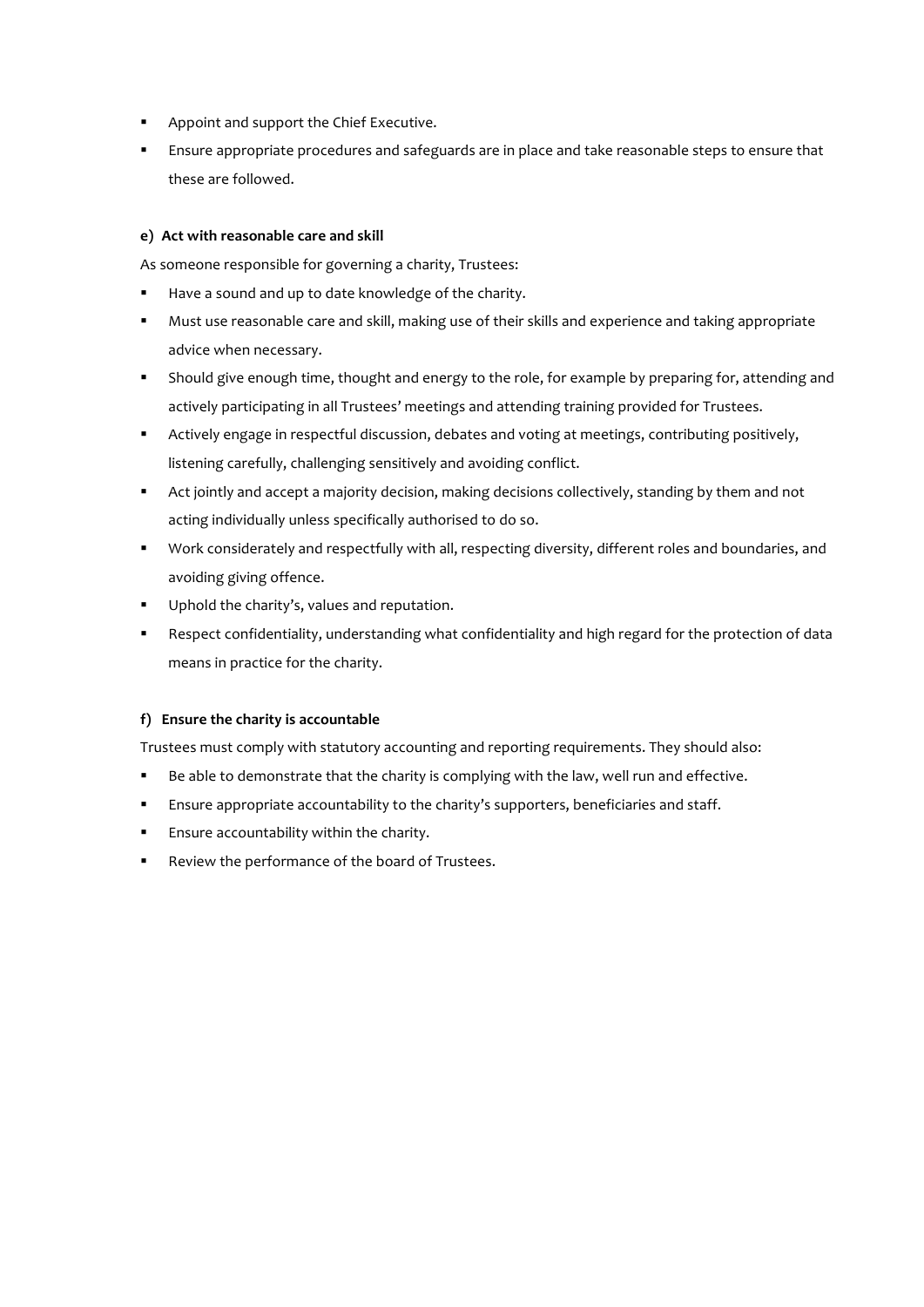# **TRUSTEE ROLES**

We are looking to appoint Trustees with expertise in corporate fundraising, press and PR and writing grant applications. A summary of the job roles is given below. Trustees work closely with the Chief Executive who provides guidance and supports coordination with other volunteers.

# **Trustee lead: Corporate Fundraising**

- To support the preparation of an annual fundraising plan.
- " To research and identify potential funding partners and groups.
- " To lead other volunteers to support the delivery of fundraising activities.

### **Trustee lead: Press and PR**

- " To prepare and issue press releases on a regular (monthly) basis.
- " To identify digital and print media, TV and radio where the charity can be promoted.
- " To develop working relationships with media contacts.
- " To speak on behalf of the charity with the media.
- " To arrange PR activities, such as photos with sponsors, grant providers and major donors.
- " To work closely with the other volunteers to support the promotion of fundraising and grants and other communications such as the website, newsletter, social media.
- " To lead other volunteers to support the charity's press and PR.

### **Trustee lead: Grant Applications**

- To research grants and maintain a database to record potential, grants applied for and those in development.
- " To look for new opportunities for grants for all aspects of the charity e.g. overseas aid, education, sustainability, recycling.
- " To prepare proposals and budgets, write grant applications and liaise with grant funders.
- " To write reports to grant funders as required.
- " To liaise with the lead Trustee on press and PR to arrange promotional activities with grant funders as possible.
- To lead other volunteers to support the work to secure grants.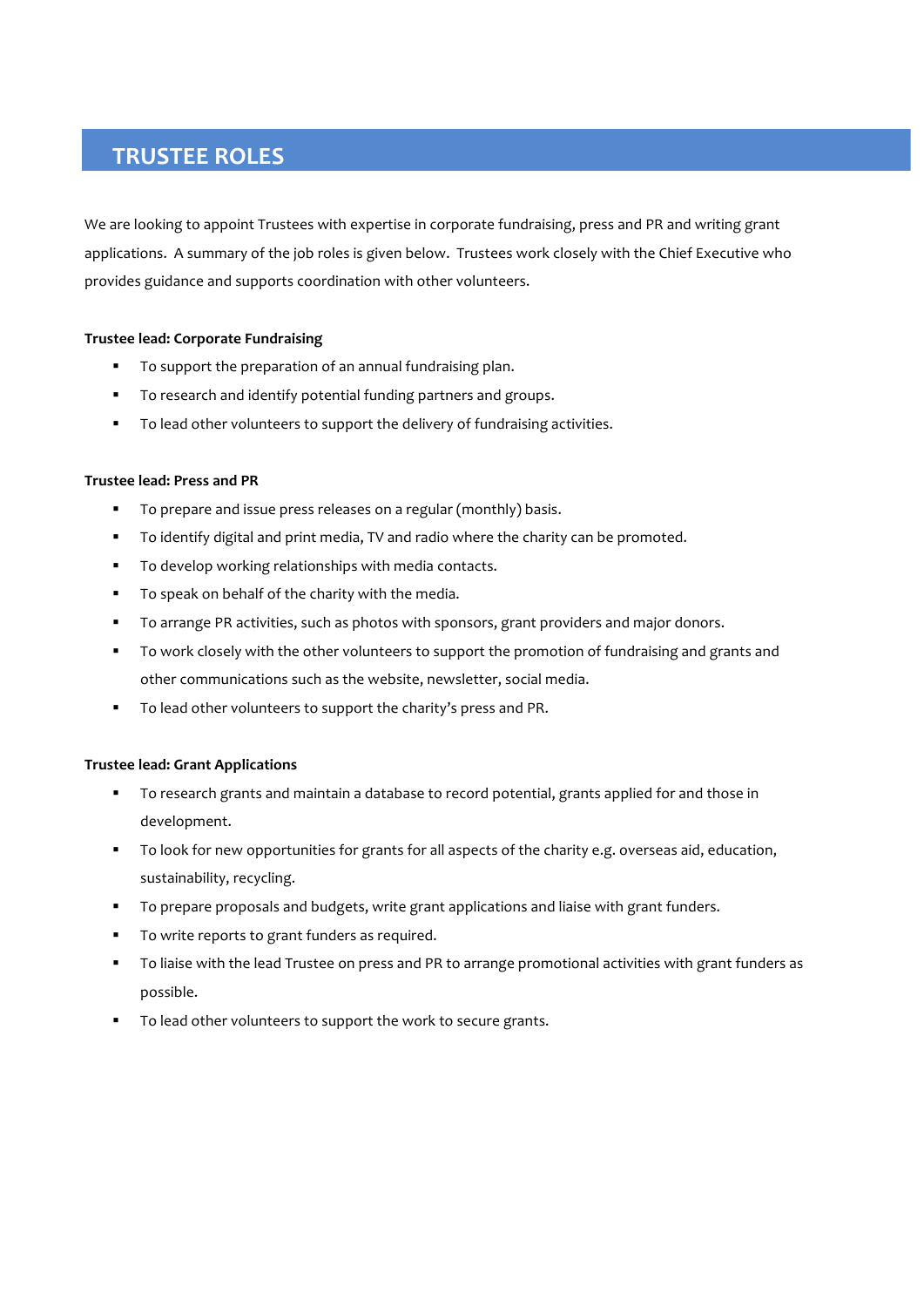# **TRUSTEE RECRUITMENT PROCESS**

# **Applications**

If you are interested in applying to be a Trustee, please email Lenka McAlinden at

Lenka.mcalinden@justbeachild.com and include:

- Your CV
- Covering letter outlining your interest in the position and relevant experience
- **E** Completed Trustee Declaration (Appendix A)

The deadline for applications is **9am** on ????????.

Shortlisted candidates will be invited to attend a discussion with Lenka and one of our volunteers. Confirmation is subject to:

- " The Board approving a recommendation to appoint the individual as a Trustee; and
- " The AGM voting in favour of the appointment of the individual.

Information from your application will be processed in accordance with the General Data Protection Regulations.